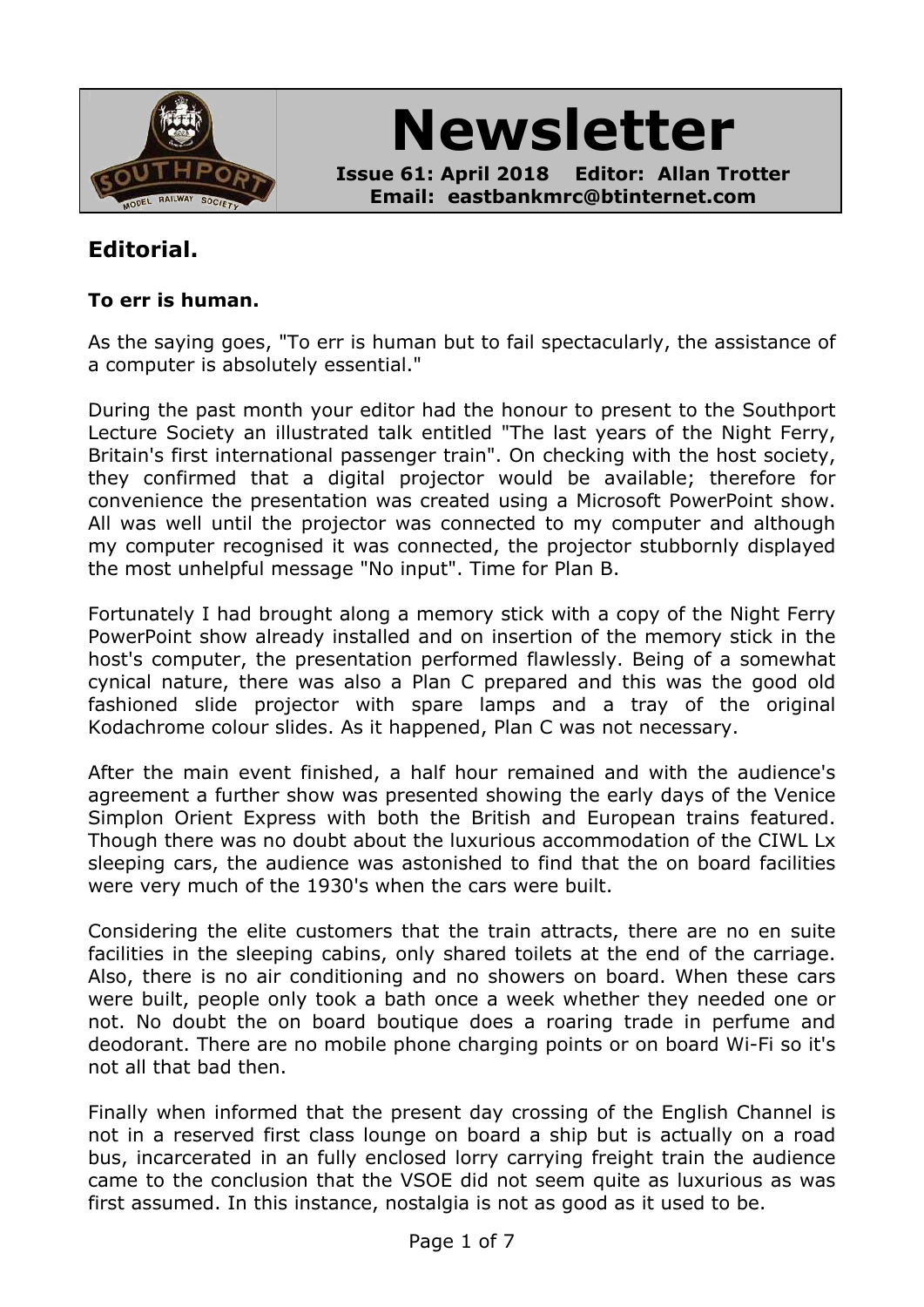# **Diary of forthcoming events.**

|                           | NOTE. Meeting dates are still to be confirmed           |
|---------------------------|---------------------------------------------------------|
| $11th$ May 2018           | Annual General Meeting                                  |
| 28 <sup>th</sup> Apr 2018 | Spring Model Railway Exhibition, All Saints Church Hall |
| 20th Apr 2018             | Committee meeting, all members welcome                  |

## **Chairman' report.**

For anyone who had made their way to the clubrooms during March they would have noticed that spectacular progress has been made by the contractors - the cast iron downspout by the side of the track has been fitted as has a temporary outflow from the kitchen sink. Unfortunately that has been the sum total of work. Our secretary requested a site meeting with Railtrack and the contractors at the beginning of February to discuss progress, point out work not completed and defects that need rectifying. Two months on, and even after a gentle reminder, we are no nearer to having that meeting.

About three weeks ago, I thought it might be a good idea to give the lounge carpet a good sweep with the vacuum as it was incredibly dusty. Using the trusty "Henry" seemed to make no headway so I decided to use the one with the beater. On starting it us, the lounge filled up with a fine dust. It appeared that the vacuum was effectively beating the carpet but was not sucking it into the bag. An initial dismantling of the machine could find no logical reason why it was not working so it was re-assembled and vacuuming the carpet restarted, unfortunately with the result as earlier. On further investigation it was found that there was a blockage in the hose, which was so tightly packed with bits of model trees, wire, pieces of wood, hair and other unmentionables, that a "Bandjack" was required to clear it. Eventually once everything was put back together, I am pleased to say that it now does "what it says on the tin" and more (eat your heart out Mr Dyson). So if you have a vacuum at home that does not work as well as when you bought it, check all the pipe work for blockages and perhaps save yourself the expense of buying a new one.

Back to model railway matters.  $1$ } Club subscriptions (£35) are now overdue so please let myself, David or Jim have the appropriate remuneration. I will then let you have this year's membership card. 2) We have provisionally booked the AGM for Friday 11th May, probably in the clubrooms. Please note that only paid up members are eligible to vote at that meeting. 3) Finally, the Spring exhibition is being held on Saturday 28th April with setting up on the Friday night. Terry has done a good job in securing at least 12 layouts ranging from N scale up to O-n. **Ian Shulver.**

## **Secretary's report.**

The Chairman and I are playing "Beat the editor at his own deadline" this month. Firstly please accept my apologies for missing the deadline completely last month, due to a combination of factors, not least the sad funeral of our late member Keith Gregory and a looming family wedding. As Ian comments,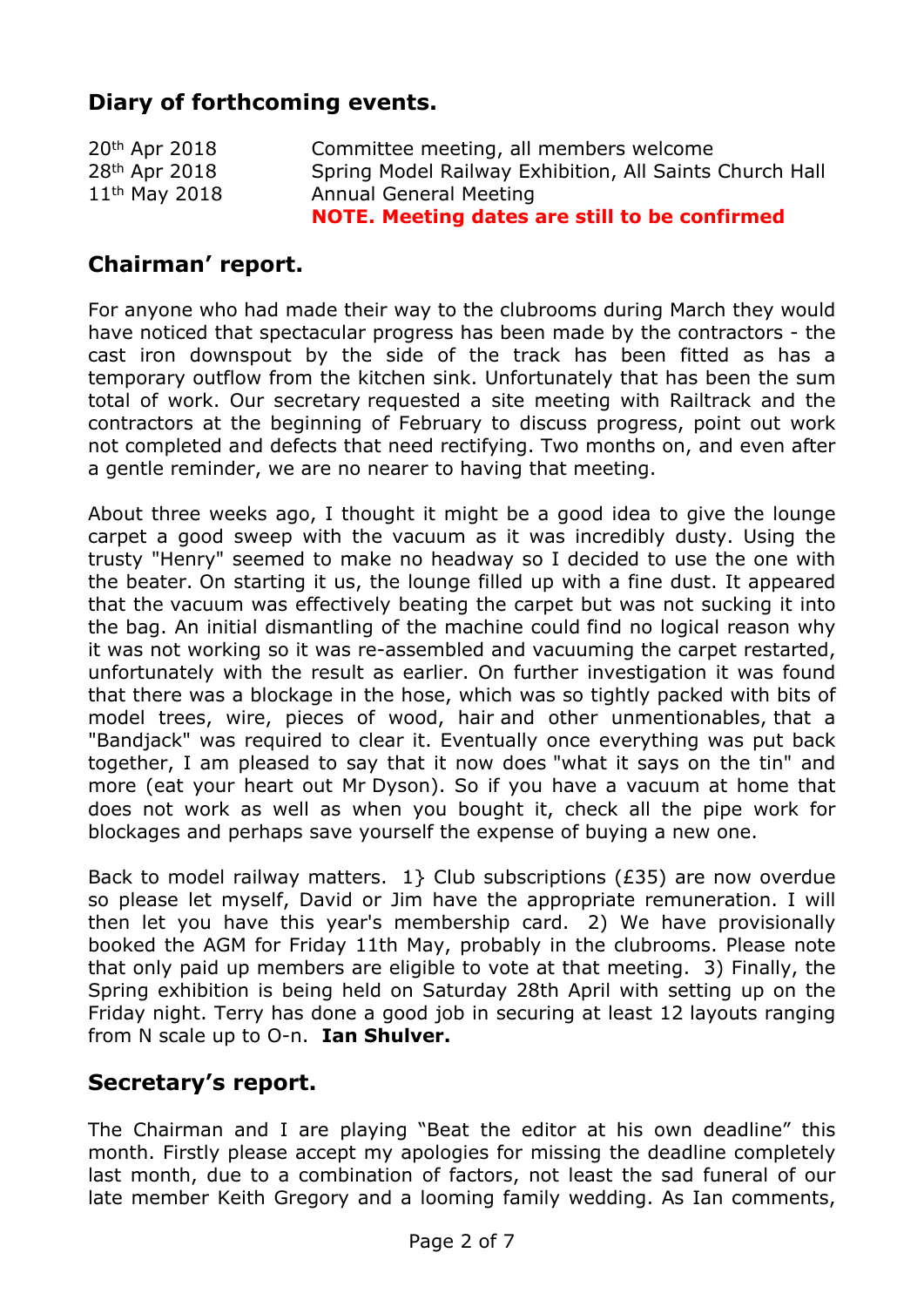Network Rail (Railtrack is as much history as British Rail was, Ian) are proving especially elusive and keep promising to get back but don't.

The good news is that the premises are already drying out quite a lot and are not quite so beastly cold as previously. As a result we have been able to recommence work of Fishy Tales and the track laying on the OO gauge double track circuit is almost complete. Wiring up will commence shortly. Then there will be a call for scenic workers especially those with a sense of humour, preferably of the dark and Scottish variety.

Keith Gregory's funeral took place on Valentine's Day and was a modest but dignified affair. A guard of honour was provided by the club who met his two daughters, Viv and Nickie and his grandson Josh. We had a small gathering in our flat in Keith's honour and watched the Carson Davidson film "Railway with a Heart of Gold" which Keith featured in at the age of 17, goofing around as you might expect.

The ashes sit in our hallway (I never realised how heavy they were) for the present and I have been in touch with the Talyllyn Railway about organising interment in the memorial garden at Brynglas when the weather warms up. People need to let me know if they want to attend, the family have said that they will be going. I have sent an obituary into Talyllyn News and to Railway Modeller, he was an old rascal was Keith but the world will be a duller place for his passing. So it is one less membership fee. If everybody could recruit a new member, then we wouldn't need to worry about our finances, but here is another reminder to pay your subs for 2018! **Jim Ford.**

## **Treasurer's report.**

No report received.

## **Exhibition Coordinator's report.**

No report received.

## **Contributions from members and friends.**

#### **Hong Kong Tramways, Part One.**



Just over 12 months ago, I received instructions from the powers that must be obeyed, that a holiday in the Caribbean was in order, preferably a cruise. After the correct paperwork was completed by the supply chain department I was granted preferred bidder status and then, duly awarded the contract to make it happen. With this heavy burden, I set out on my task with optimism to the local travel agent in Ulverston. However, whilst in the travel agents, my eyes looked in the other direction and towards the East.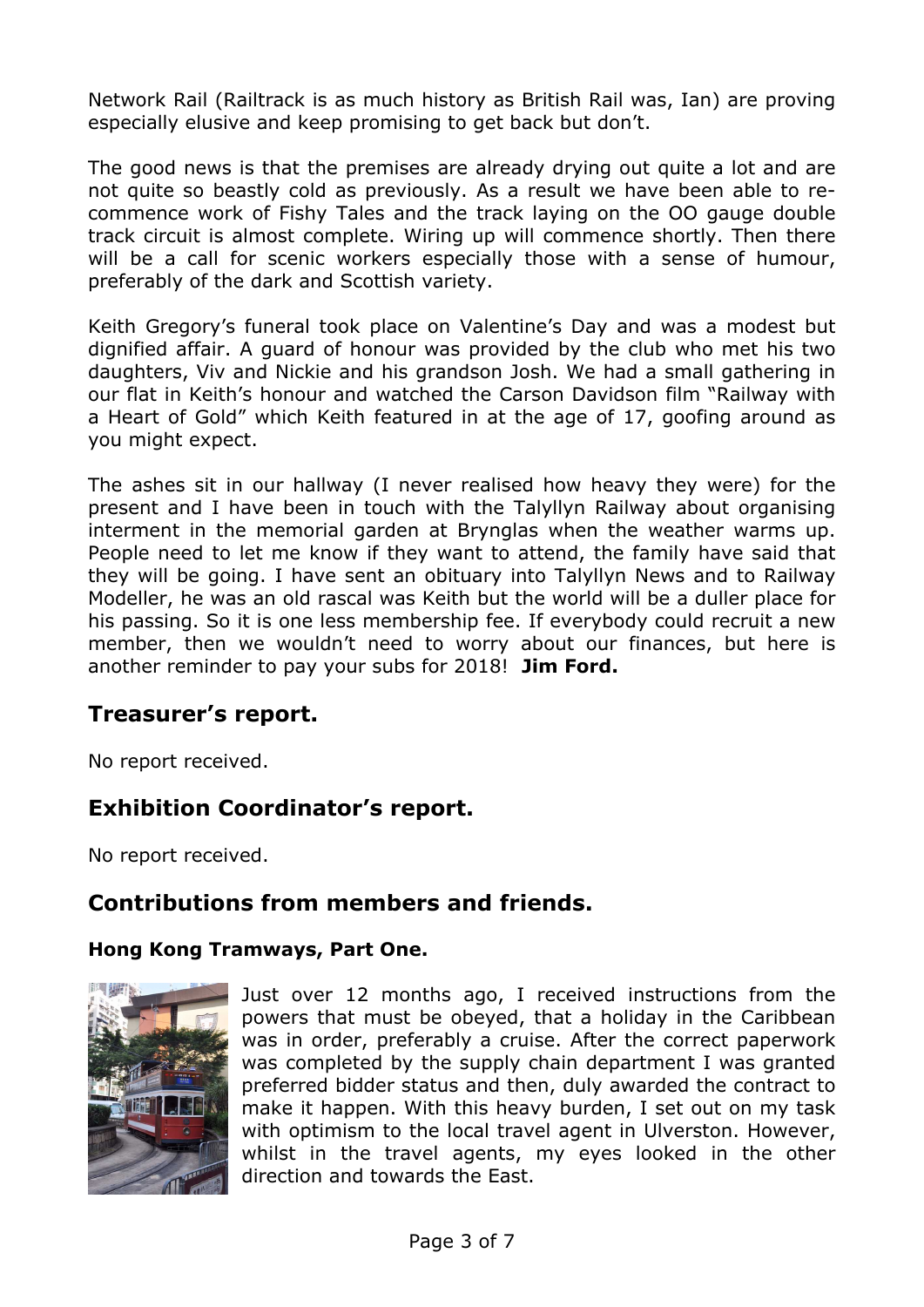After much time and searching, we found a ten day cruise with Royal Caribbean that would fit the bill perfectly. Having dipped my toe in the east on our club visit to the sub-continent in 2011! I was immediately captivated and quickly wanted to know more details. It was a cruise for ten days on a 136,000 ton ship, taking it in many exotic locations from Singapore to Vietnam to Okinawa. In the middle of all this, there was a stop in Hong Kong for a day and a half. Not just a day but an overnight stop with all the sounds and colour that would come with it. Apart from Singapore, HK was definitely on my 'to-do' list. In fact, on my map that I used at school, it was still pink. But saying that, there was still East Pakistan & Ceylon on it too, but that's another story.



All I had to do was make the announcement to my domestic line manager. Well I got away with it and we were set to go. Anyway, apart from travelling up the peak, a ferry ride across the famous harbour I fancied a tram ride and I was sure that would be at the top of Mrs M's wish list too! Hong Kong tramways operate a tour tram called the 'Tramoramic Tour' in a 1920's built tram. It runs six times a day and lasts just over an hour and information for it can be found at [tramways.com](http://tramways.com) .

One of the volunteers at the R&ER has been to HK many times and was extremely helpful in offering advice on what to do in our time we had there. Also he is an avid tram fan. Thanks to our local HK expert, we knew exactly where to go to meet our tram. So our story begins with a bit of history, or as our Comrade from Eastbank would say 'Culture my boy'.

#### **Introduction to Hong Kong**

China is a country of over 4 million square miles and is about a third bigger than the USA. It is bounded on its northern frontier by Mongolia, Russia and former USSR states. On its southwest borders front mainly on India, Burma and what is now Vietnam. The remains south-east edge of this land mass is coast, some three thousand miles long except for the Korean Peninsula towards its northern end. This long sea-board pushes into the China Sea and the Pacific Ocean. Situated 500 miles along this coast from its southern extremity is the mighty Pearl River Delta. At the mouth of this river is the small former British Colony of Hong Kong, with the even smaller former Portuguese Colony of Macao 34 miles away.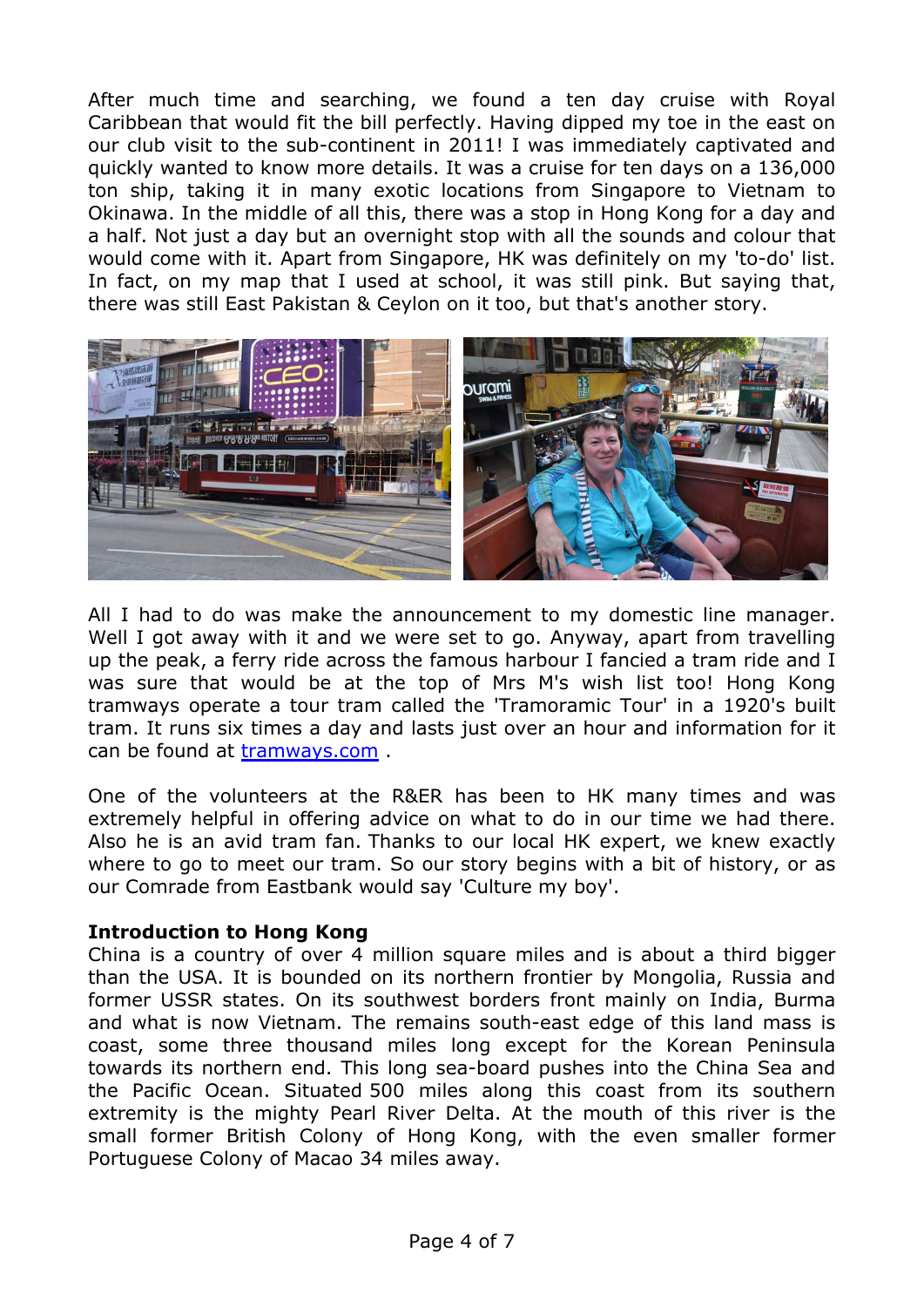Prior to colonisation, trade had arrived by Hindu and Arab vessels that had travelled up the Pearl River to Canton. The early European traders went the same way, the first being Portuguese, but soon came the Dutch and the British in the form of the 'East India' trading company. This led to a greater foothold being taken. Increasing friction between Great Britain and China resulted in the 'Opium War of 1839-1842.

After the war, the Treaty of Nanking was signed. The Royal Navy used the harbour as a natural safe place during Typhoons. This Navel need gave momentum to further expansion on the mainland at an area known as 'Kowloon peninsula' or sometimes referred to as the 'new territories'. To give greater protection and allow for further expansion if required, a lease for 99 years was negotiated and signed in 1898. On July the 1st 1997, the lease ended, the union flag came down and HRH The Prince of Wales alongside Chris Patton, the last Governor of Hong Kong sailed into the sunset on the royal yacht ending a 156 years of British Colonial rule. Hong Kong is now a (SAR) or Special Administrative Region of the People's Republic of China as is Macau.

In Part 2, we will look at Hong Kong tramways 1881-1901. **Peter Mills.**

#### **Young and old – Trix Twin Railways (TTR) still holds a fascination.**



*Happiness personified. Seeing and holding is believing for the next generation*

Although not the largest exhibition in the Southport Model Railway Club's repertoire over recent decades, the November 2017 SMRC Winter show at All Saint's Parish Church Hall, Southport during November 2017, certainly packed a big punch for the under ten's.

At the other end of the age spectrum, the super seniors of the model railway world found themselves, once again, transported back to their childhood days in looking at, and holding, locomotives and rolling stock paying little regard to fine scale detail but oozing appeal and enjoyment by the bucket load. I've never been one for either saying or instructing young visitors to 'Please don't touch'. To give youngsters the chance to touch and hold TTR items and feel the weight of the 3 rail early generation locos inevitably provokes a look of amazement they are actually allowed to hold something valuable. Sensibly managed, this might just spark an interest in model railways which could develop into a lifelong passion for a hobby much in need of new blood. This is where the show scored highest and the Club deserves a pat on the back for their vision.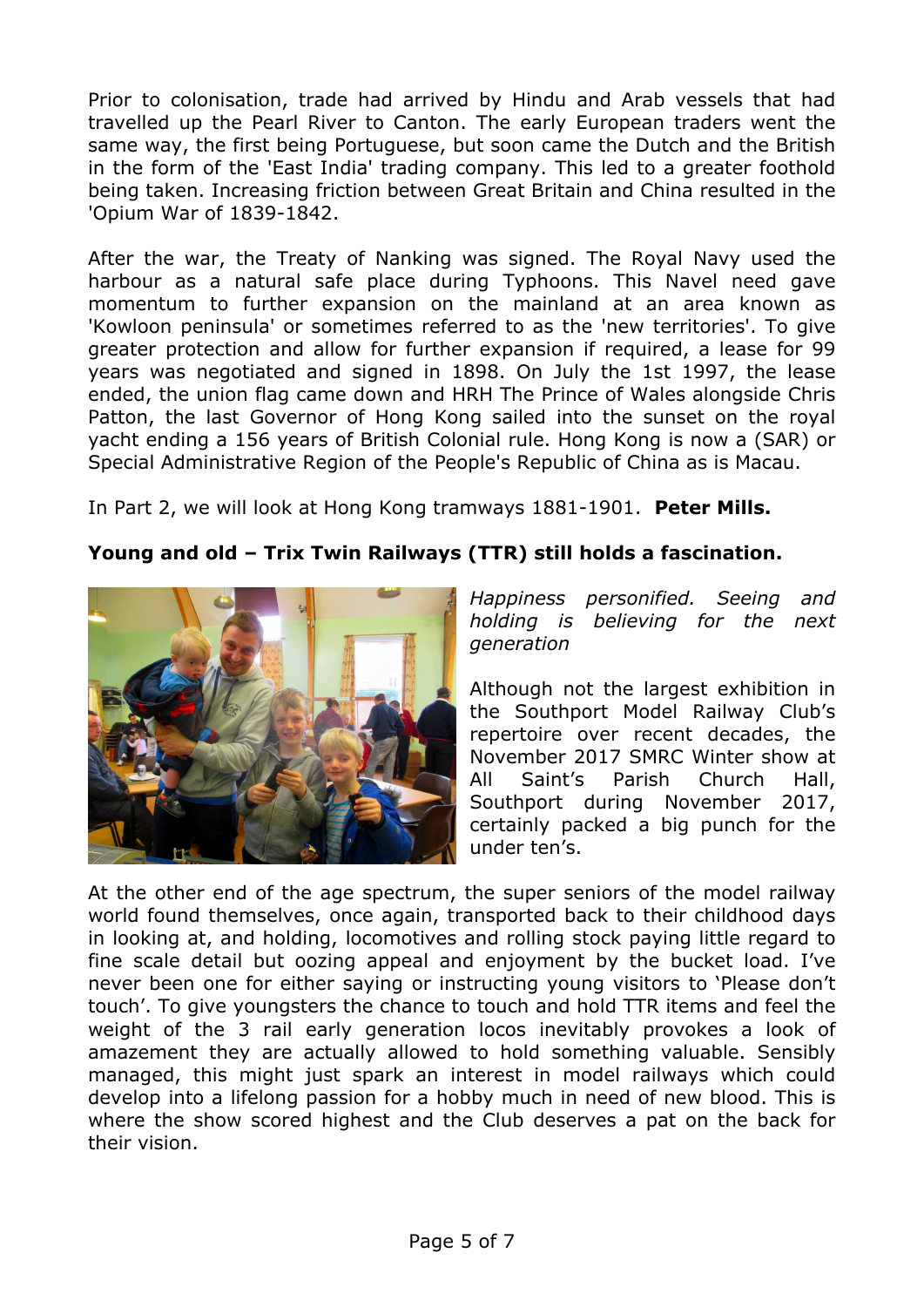Following the successful 2016 Southport Woodvale Rally when I ran a TTR 1930's to 1950's working display, Ian Shulver and Jim Ford of SMRC had extended an invitation to exhibit part of my TTR collection at their pre-Christmas show, aimed principally at children. Decades of large model railway exhibitions run by the Club have been replaced in 2017 by smaller, and nimbler, twin exhibitions this year. Club members pooled their considerable talents for the one day show, with an array of working layouts across the various scales, together with a Club sales table.

This year, I decided to present TTR from the 1930's to the 1960's with a static display of locos, rolling stock, track, controllers, Manyways station units, signals and boxed sets. A late 1920's Hornby tin plate train and track acted as a centre piece. This proved an effective conversation stimulator as I explained the shift from the larger, clockwork scales post WWI to the electric table railway introduced by WJ Basset-Lowke and Stephen Bing in the 1930's. Time and again I explained the ability to run two independently controlled trains on one track in the pre computer/DCC age, thanks to the flexibility offered by the pick-up shoes and 3 rail track. "Bakelite, what's that?" provided the opportunity to explain how this early plastic came into common use between the wars and how it was adopted to give a stable running base for the interlocked first generation track.

As visitor numbers increased, so a continuous stream of mums and dads and grandparents with children in tow stopped, looked and asked questions, intrigued by the display. Many took time to read the various items on my adjacent display stand, handily located next to the refreshment hatch, which helped to portray the evolution of TTR over the years.



Help from several people ensured the day proved not just worthwhile but highly enjoyable. Arriving at the hall early morning, thankfully dry and bright, it was readily apparent the various rooms had each been prepared with some displays already in-situ, having benefitted from the previous evening's efforts by SMRC to allow plenty of time for setting up. Shaun Finucane, who had offered his electrical engineering expertise in getting my 2016 Woodvale Rally TTR board up and running, was an early arrival. Shaun's own model railway extends throughout his basement with a master class in electrical wiring leading to smooth working points and signals, which, quite honestly, leaves me full of admiration for Shaun's exceptional skills.

Steve White supplied the impressive new TTR banner and additional copies of the companion leaflet during the week prior to the show (thanks, Steve) and with another friend, Peter Dyer defying the aftermath of a heavy cold to help